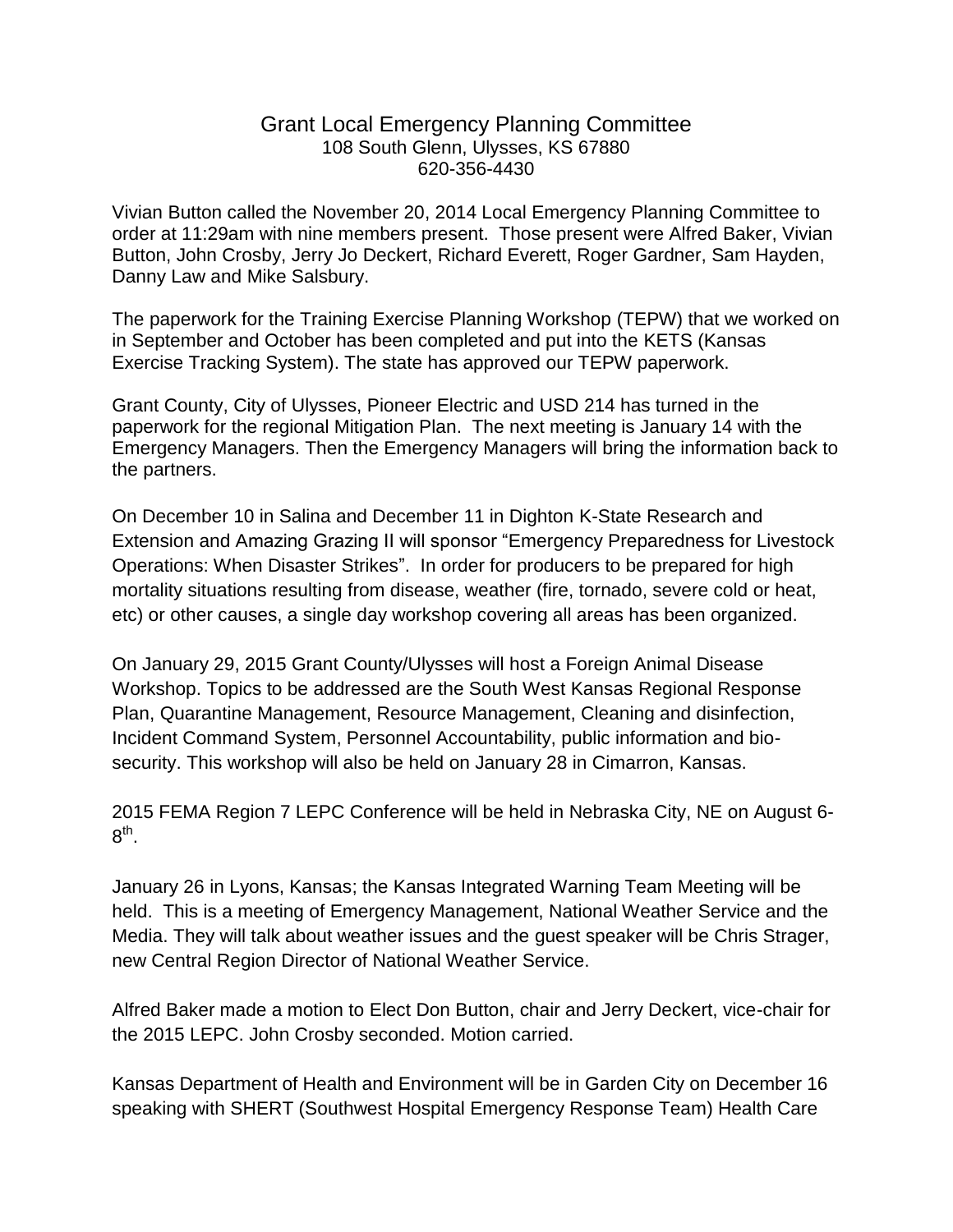Coalition on Ebola at St. Catherine's Hospital training room a-b-c. You can sign up on ks.train.org with course number1053984. They will discuss the Kansas Strategy to the evolving Ebola challenge and present a situational update and review of the Kansas Ebola Preparedness and Response Plan.

Don Button will be attending a Pipeline Emergencies Train-the-Trainer program on December  $2<sup>nd</sup>$  in Wichita. Paradigm is hosting the training that is sponsored by the International association of Fire Marshalls.

The company with the diesel spill at highway 190 and 160 filled out the Form A for the state. Approximately 200 gallons of diesel spilled and 80 cubic yard of dirt was removed from the ditch.

Don and Vivian Button attended the WebEOC training in Dodge City on November 17. The new Form A will now be online on the WebEOC website.

HERT (Hospital Emergency Response training) for Mass Casualty Incidents was held in Ulysses on November 18. Ten people from Morton, Kearny and Grant counties took the class.

National Weather Service Storm Identification and Spotter training will be March 10<sup>th</sup> at the Lawson Room at the Civic Center.

John Crosby, Grant County Fire Chief, talked about the new Fire Truck that is designed for grass fires but can be used for structure fires and incidents should arrive on December 9<sup>th</sup>. The Fire Department has KU Electric Vehicle training on December 9<sup>th</sup> at the Civic Center and Grain engulfment on January 24 at United Prairie Ag. John also talked about the ISO rating. This is an insurance rating for how our community is prepared and our capabilities. Our ratings are better now than the last time it was completed. This could make our homeowners' insurance lower.

Mike Salsbury, Pioneer Electric Coop, stated their High Voltage Demo Trailer is just about finished. They will be doing a demonstration on December 2nd for the Irrigation meeting. They can conduct training in 30 minutes to an hour or longer. The Fire Department, Emergency Medical Service and Pioneer Communications all are interesting in setting up a time for this training.

Jerry Deckert, Grant County Emergency Medical Service, stated they will host three trainings before summer. The three trainings will be a Certified Emergency Vehicle Operators class put on by KWORCC and KCAMP; a Pre-hospital Trauma Life Support class (PHTLS) and an Emergency Pediatric Care (EPC). There will be no charge for these classes and continuing education hours will be available.